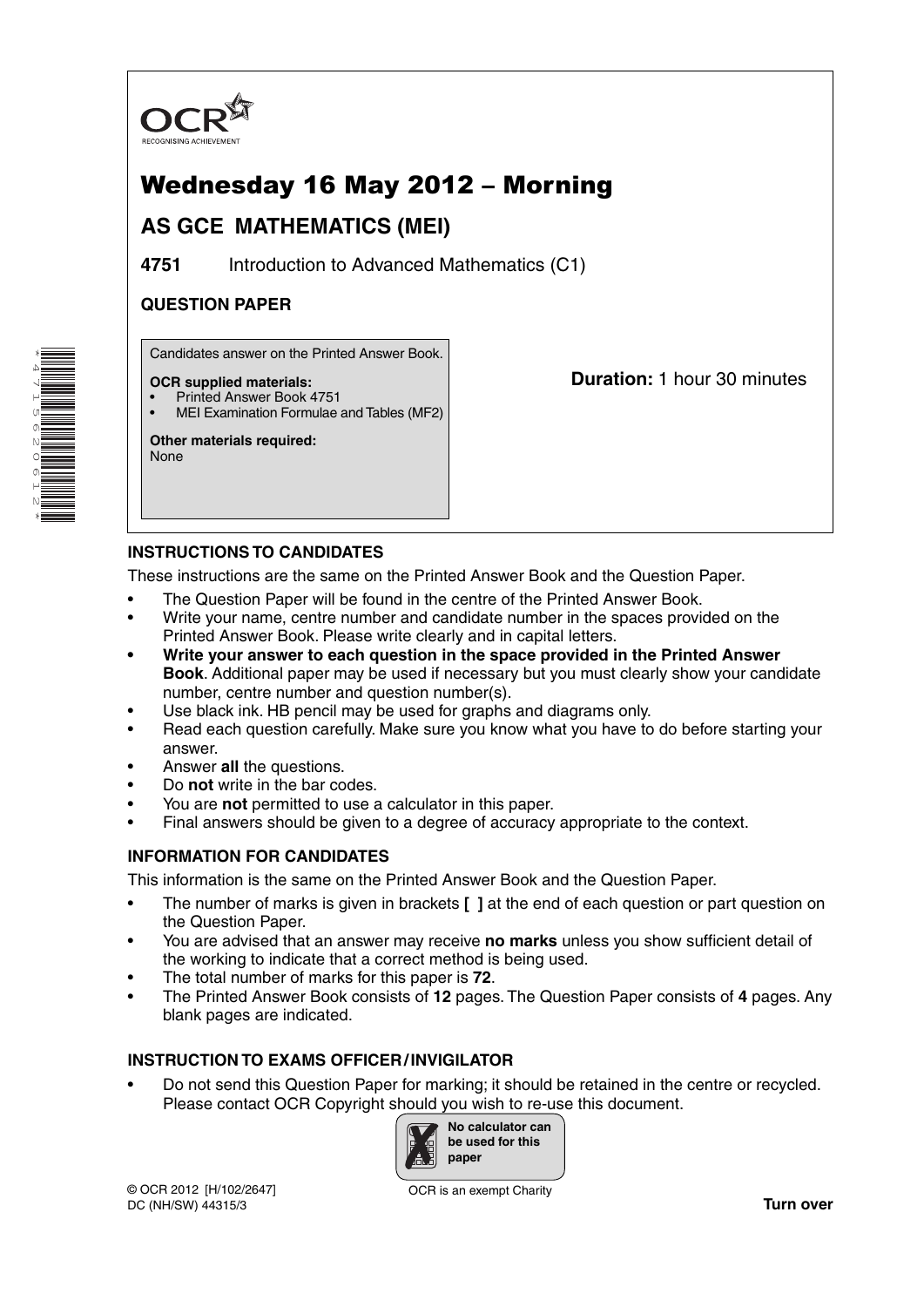#### **Section A** (36 marks)

**1** Find the equation of the line with gradient −2 which passes through the point (3, 1). Give your answer in the form  $y = ax + b$ .

Find also the points of intersection of this line with the axes. **[3]** 

**2** Make *b* the subject of the following formula.

$$
a = \frac{2}{3} b^2 c \tag{3}
$$

**3** (i) Evaluate  $\left(\frac{1}{5}\right)$ −2 . **[2]**

(ii) Evaluate 
$$
\left(\frac{8}{27}\right)^{\frac{2}{3}}
$$
. [2]

**4** Factorise and hence simplify the following expression.

$$
\frac{x^2 - 9}{x^2 + 5x + 6}
$$
 [3]

5 (i) Simplify 
$$
\frac{10(\sqrt{6})^3}{\sqrt{24}}
$$
.

(ii) Simplify 
$$
\frac{1}{4 - \sqrt{5}} + \frac{1}{4 + \sqrt{5}}
$$
. [2]

- **6** (i) Evaluate  ${}^5C_3$ . [1]
	- **(ii)** Find the coefficient of  $x^3$  in the expansion of  $(3 2x)^5$ .  $\frac{5}{14}$
- **7** Find the set of values of *k* for which the graph of  $y = x^2 + 2kx + 5$  does not intersect the *x*-axis. [4]
- **8** The function  $f(x) = x^4 + bx + c$  is such that  $f(2) = 0$ . Also, when  $f(x)$  is divided by  $x + 3$ , the remainder is 85. Find the values of *b* and *c*. **[5]**
- **9** Simplify  $(n + 3)^2 n^2$ . Hence explain why, when *n* is an integer,  $(n + 3)^2 n^2$  is never an even number. Given also that  $(n + 3)^2 - n^2$  is divisible by 9, what can you say about *n*? [4]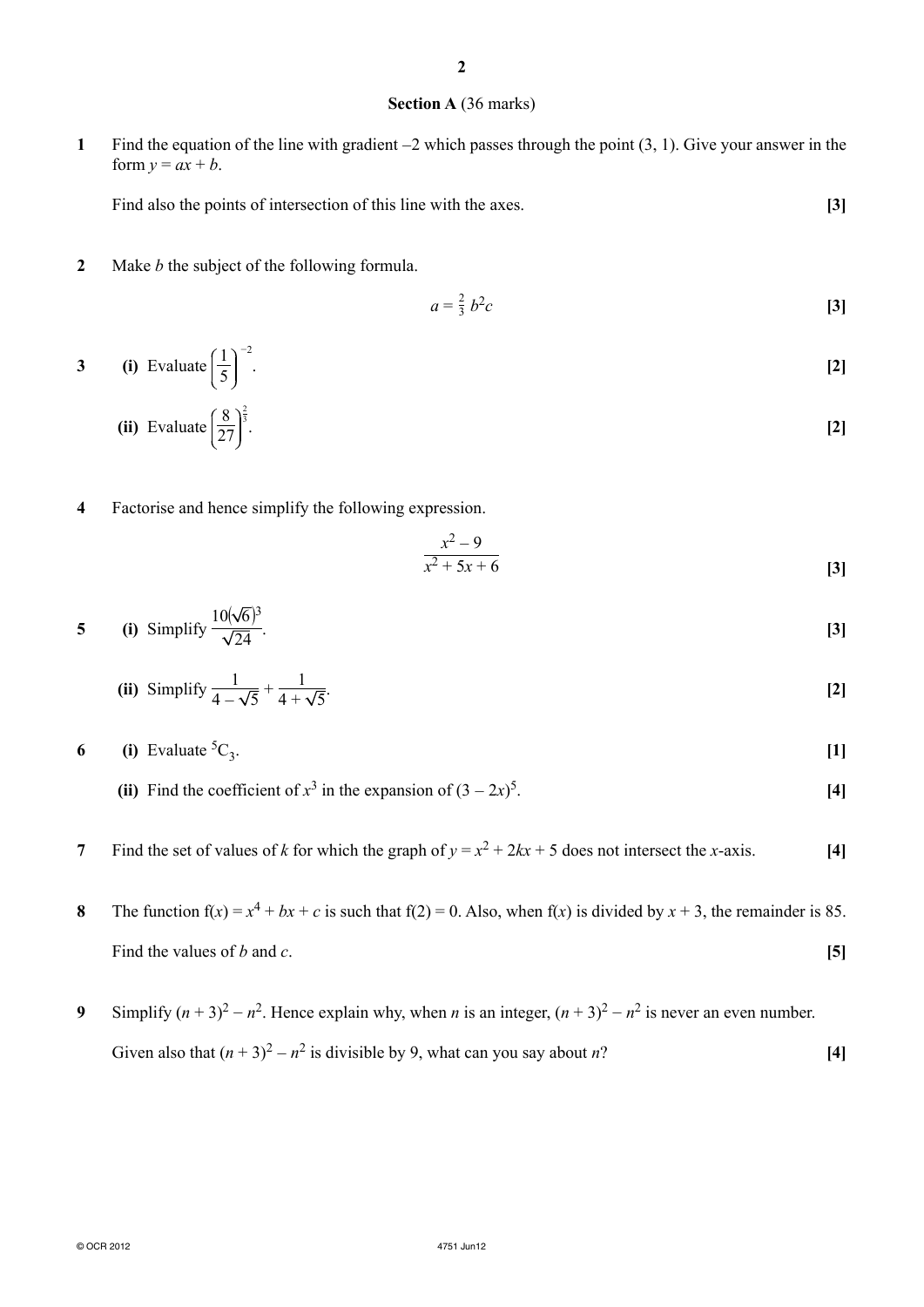

**3**





Fig. 10 is a sketch of quadrilateral ABCD with vertices A  $(1, 5)$ , B  $(-1, 1)$ , C  $(3, -1)$  and D  $(11, 5)$ .

- **(i)** Show that  $AB = BC$ . **[3]**
- **(ii)** Show that the diagonals AC and BD are perpendicular. **[3]**
- **(iii)** Find the midpoint of AC. Show that BD bisects AC but AC does not bisect BD. **[5]**
- **11** A cubic curve has equation  $y = f(x)$ . The curve crosses the *x*-axis where  $x = -\frac{1}{2}$ , -2 and 5.
	- **(i)** Write down three linear factors of f(*x*). Hence find the equation of the curve in the form  $y = 2x^3 + ax^2 + bx + c$ . **[4]**
	- (ii) Sketch the graph of  $y = f(x)$ . [3]
- (iii) The curve  $y = f(x)$  is translated by  $\begin{pmatrix} 0 \\ -8 \end{pmatrix}$ . State the coordinates of the point where the translated curve intersects the *y*-axis. [1]
- (iv) The curve  $y = f(x)$  is translated by  $\begin{pmatrix} 3 \\ 0 \end{pmatrix}$  to give the curve  $y = g(x)$ .

Find an expression in factorised form for  $g(x)$  and state the coordinates of the point where the curve  $y = g(x)$  intersects the *y*-axis. **[4]** 

#### **[Question 12 is printed overleaf.]**

**10**